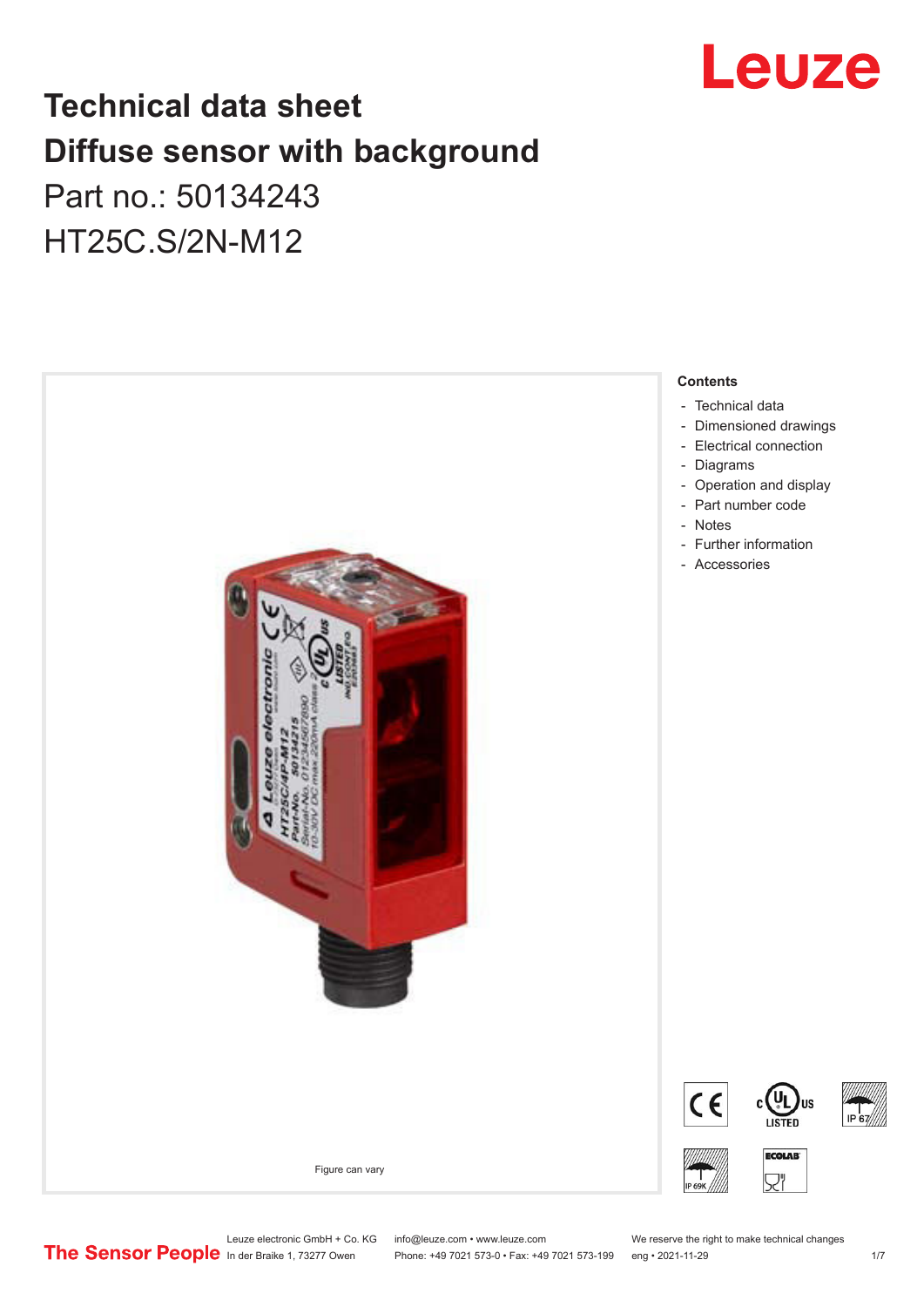### <span id="page-1-0"></span>**Technical data**

# Leuze

### **Basic data**

| Series                          | 25C                                                           |
|---------------------------------|---------------------------------------------------------------|
| <b>Operating principle</b>      | Diffuse reflection principle with back-<br>ground suppression |
| <b>Special version</b>          |                                                               |
| <b>Special version</b>          | Small light spot (S)                                          |
| <b>Optical data</b>             |                                                               |
| <b>Black-white error</b>        | < 10% up to 300 mm                                            |
| <b>Operating range</b>          | Guaranteed operating range                                    |
| Operating range, white 90%      | 00.5m                                                         |
| Operating range, gray 18%       | $0.0150.45$ m                                                 |
| Operating range, black 6%       | $0.030.4$ m                                                   |
| <b>Operating range limit</b>    | Typical operating range                                       |
| <b>Operating range limit</b>    | 00.5m                                                         |
| <b>Adjustment range</b>         | 50  500 mm                                                    |
| Light source                    | LED, Red                                                      |
| Wavelength                      | 640 nm                                                        |
| <b>Transmitted-signal shape</b> | Pulsed                                                        |
| <b>LED</b> group                | Exempt group (in acc. with EN 62471)                          |
|                                 |                                                               |

### **Electrical data**

**Protective circuit** Polarity reversal protection Short circuit protected

| Performance data              |                                     |
|-------------------------------|-------------------------------------|
| Supply voltage U <sub>n</sub> | 10  30 V, DC, Incl. residual ripple |
| Residual ripple               | $0 15 \%$ , From $U_{p}$            |
| Open-circuit current          | $020$ mA                            |
|                               |                                     |

#### **Outputs**

**Number of digital switching outputs** 2 Piece(s)

**Switching outputs Voltage type** DC **Switching current, max.** 100 mA **Switching voltage** 

high:  $\geq$ (U<sub>p</sub>-2.5V) low: ≤2.5V

| <b>Switching output 1</b>  |                     |
|----------------------------|---------------------|
| <b>Assignment</b>          | Connection 1, pin 4 |
| <b>Switching element</b>   | Transistor, NPN     |
| <b>Switching principle</b> | Light switching     |
|                            |                     |
| <b>Switching output 2</b>  |                     |
| <b>Assignment</b>          | Connection 1, pin 2 |
| <b>Switching element</b>   | Transistor, NPN     |

**Switching principle** Dark switching

#### **Timing**

| <b>Switching frequency</b> | 1.500 Hz  |
|----------------------------|-----------|
| Response time              | $0.33$ ms |
| <b>Readiness delay</b>     | 300 ms    |

| <b>Connection 1</b> |  |
|---------------------|--|
| Signal OUT          |  |
| Voltage supply      |  |
| Connector           |  |
| M <sub>12</sub>     |  |
| Male                |  |
| <b>PUR</b>          |  |
| 4-pin               |  |
| A-coded             |  |
|                     |  |

### **Mechanical data**

| Dimension (W x H x L)             | 15 mm x 42.7 mm x 30 mm              |
|-----------------------------------|--------------------------------------|
| <b>Housing material</b>           | <b>Plastic</b>                       |
| <b>Plastic housing</b>            | <b>ABS</b>                           |
| Lens cover material               | <b>Plastic</b>                       |
| Net weight                        | 22q                                  |
| <b>Housing color</b>              | Red                                  |
| Type of fastening                 | Through-hole mounting with M4 thread |
|                                   | Via optional mounting device         |
| <b>Compatibility of materials</b> | <b>ECOLAB</b>                        |

### **Operation and display**

| Type of display                     | I FD                    |
|-------------------------------------|-------------------------|
| <b>Number of LEDs</b>               | 2 Piece(s)              |
| <b>Operational controls</b>         | Multiturn potentiometer |
| Function of the operational control | Range adjustment        |
| <b>Environmental data</b>           |                         |

| Ambient temperature, operation | -40  60 °C |
|--------------------------------|------------|
| Ambient temperature, storage   | -40  70 °C |

#### **Certifications**

| Degree of protection     | IP 67         |
|--------------------------|---------------|
|                          | IP 69K        |
| <b>Protection class</b>  | Ш             |
| <b>Certifications</b>    | c UL US       |
| <b>Standards applied</b> | IEC 60947-5-2 |
|                          |               |

#### **Classification**

| <b>Customs tariff number</b> | 85365019 |
|------------------------------|----------|
| eCl@ss 5.1.4                 | 27270904 |
| eCl@ss 8.0                   | 27270904 |
| eCl@ss 9.0                   | 27270904 |
| eCl@ss 10.0                  | 27270904 |
| eCl@ss 11.0                  | 27270904 |
| <b>ETIM 5.0</b>              | EC002719 |
| <b>ETIM 6.0</b>              | EC002719 |
| <b>ETIM 7.0</b>              | EC002719 |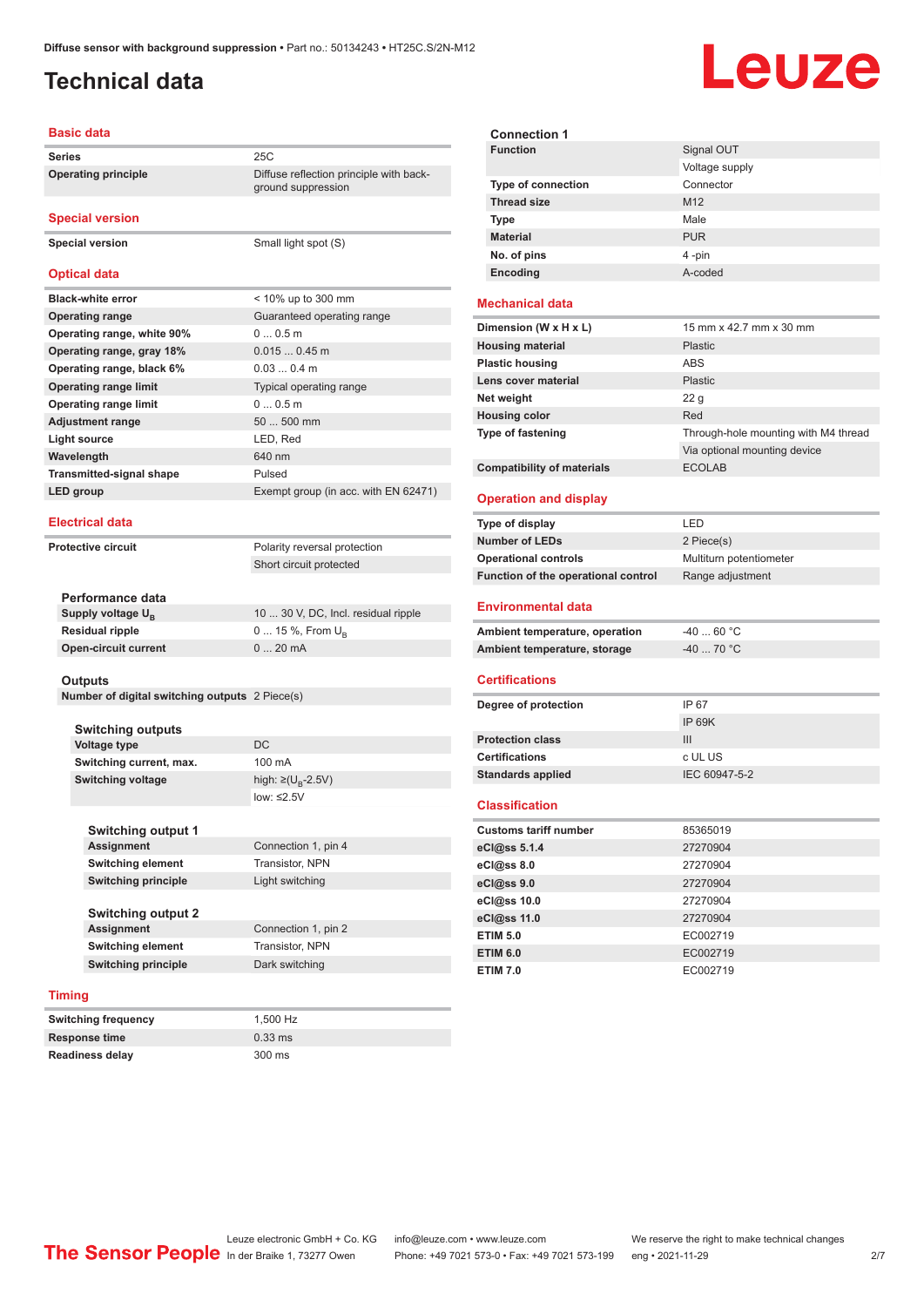## <span id="page-2-0"></span>**Dimensioned drawings**

All dimensions in millimeters



## **Electrical connection**

**Connection 1**

| <b>Function</b>    | Signal OUT     |
|--------------------|----------------|
|                    | Voltage supply |
| Type of connection | Connector      |
| <b>Thread size</b> | M12            |
| <b>Type</b>        | Male           |
| <b>Material</b>    | <b>PUR</b>     |
| No. of pins        | 4-pin          |
| Encoding           | A-coded        |
|                    |                |

### **Pin Pin assignment** 1 V+<br>2 OU **2** OUT 2





Leuze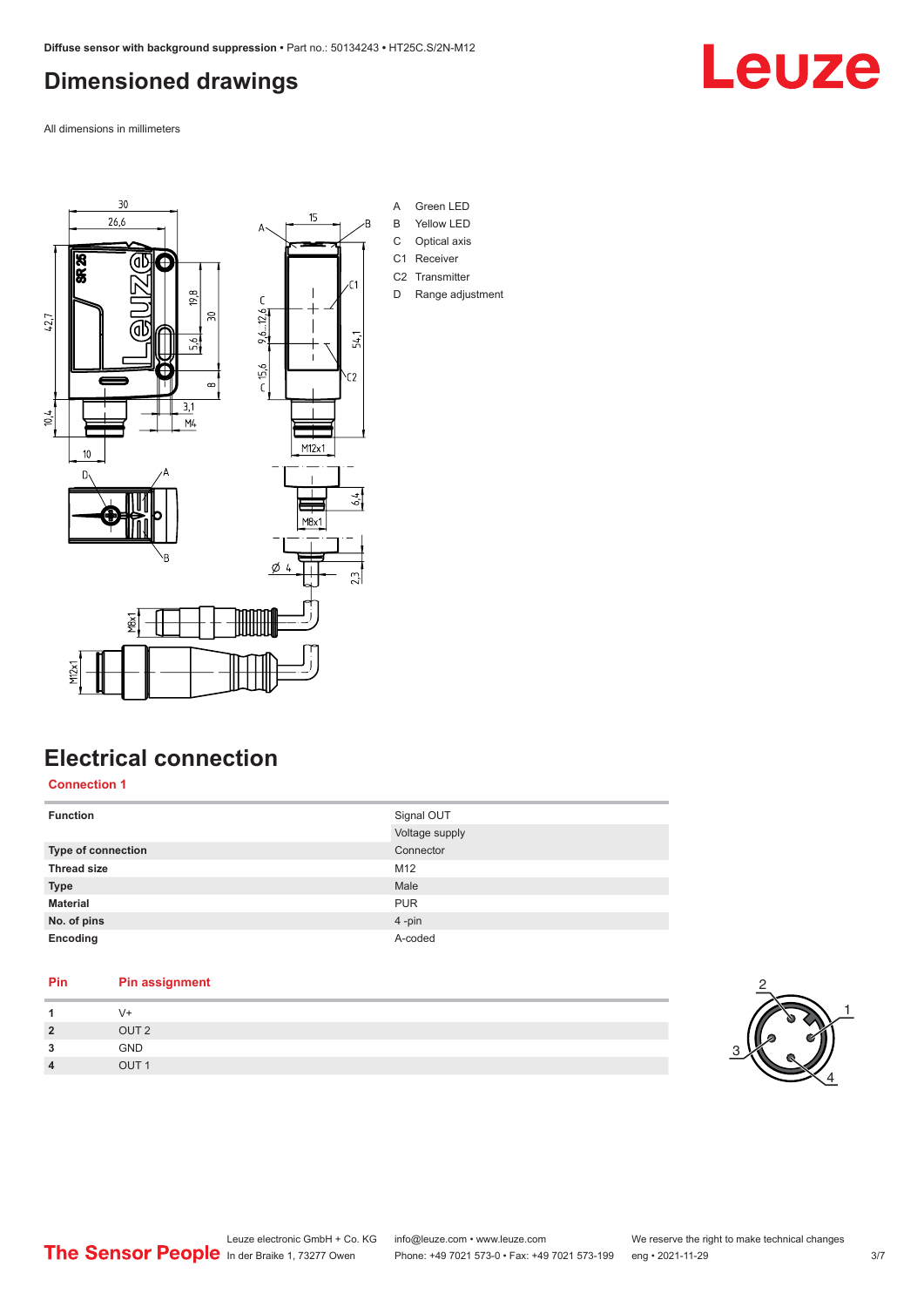### <span id="page-3-0"></span>**Diagrams**

# Leuze

Typ. response behavior (focusing distance 300 mm)



Typ. response behavior (focusing distance 500 mm)

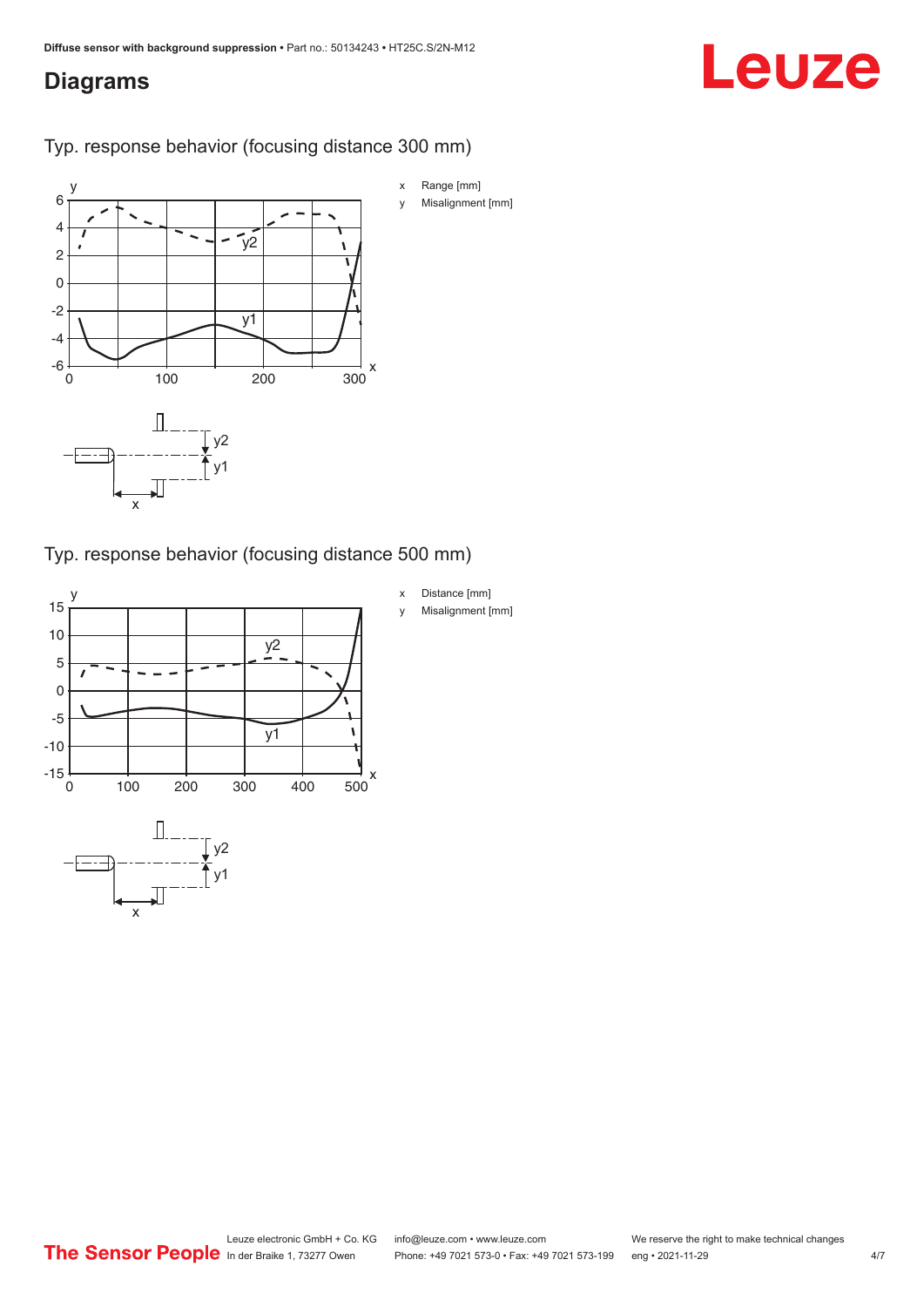### <span id="page-4-0"></span>**Diagrams**

## Leuze

Typ. black/white behavior



x

 $-\overline{...}$   $-\overline{...}$   $-\overline{...}$ 

x Range [mm]

- y Reduction of range [mm]
- A White 90%
- B Gray 18%
- C Black 6%



| LED            | <b>Display</b>           | <b>Meaning</b>        |
|----------------|--------------------------|-----------------------|
|                | Green, continuous light  | Operational readiness |
| $\overline{2}$ | Yellow, continuous light | Object detected       |

### **Part number code**

Part designation: **AAA25C d EE-f.GGH/iJ-K**

| AAA25C | Operating principle / construction<br>HT25C: Diffuse reflection sensor with background suppression<br>PRK25C: Retro-reflective photoelectric sensor with polarization filter<br>LS25C: Throughbeam photoelectric sensor transmitter<br>LE25C: Throughbeam photoelectric sensor receiver<br>DRT25C: Dynamic reference diffuse sensor                                                                                                                                                                |
|--------|----------------------------------------------------------------------------------------------------------------------------------------------------------------------------------------------------------------------------------------------------------------------------------------------------------------------------------------------------------------------------------------------------------------------------------------------------------------------------------------------------|
| d      | Light type<br>n/a: red light<br>I: infrared light                                                                                                                                                                                                                                                                                                                                                                                                                                                  |
| EE     | <b>Light source</b><br>$n/a$ : LED<br>L1: laser class 1<br>L2: laser class 2                                                                                                                                                                                                                                                                                                                                                                                                                       |
| f      | Preset range (optional)<br>n/a: operating range acc. to data sheet<br>xxxF: Preset range [mm]                                                                                                                                                                                                                                                                                                                                                                                                      |
| GG     | Equipment<br>A: Autocollimation principle (single lens)<br>S: small light spot<br>D: Detection of stretch-wrapped objects<br>X: extended model<br>HF: Suppression of HF illumination (LED)<br>XL: Extra long light spot<br>T: autocollimation principle (single lens) for highly transparent bottles without tracking<br>TT: autocollimation principle (single lens) for highly transparent bottles with tracking<br>F: Foreground suppression<br>R: greater operating range<br>SL: Slit diaphragm |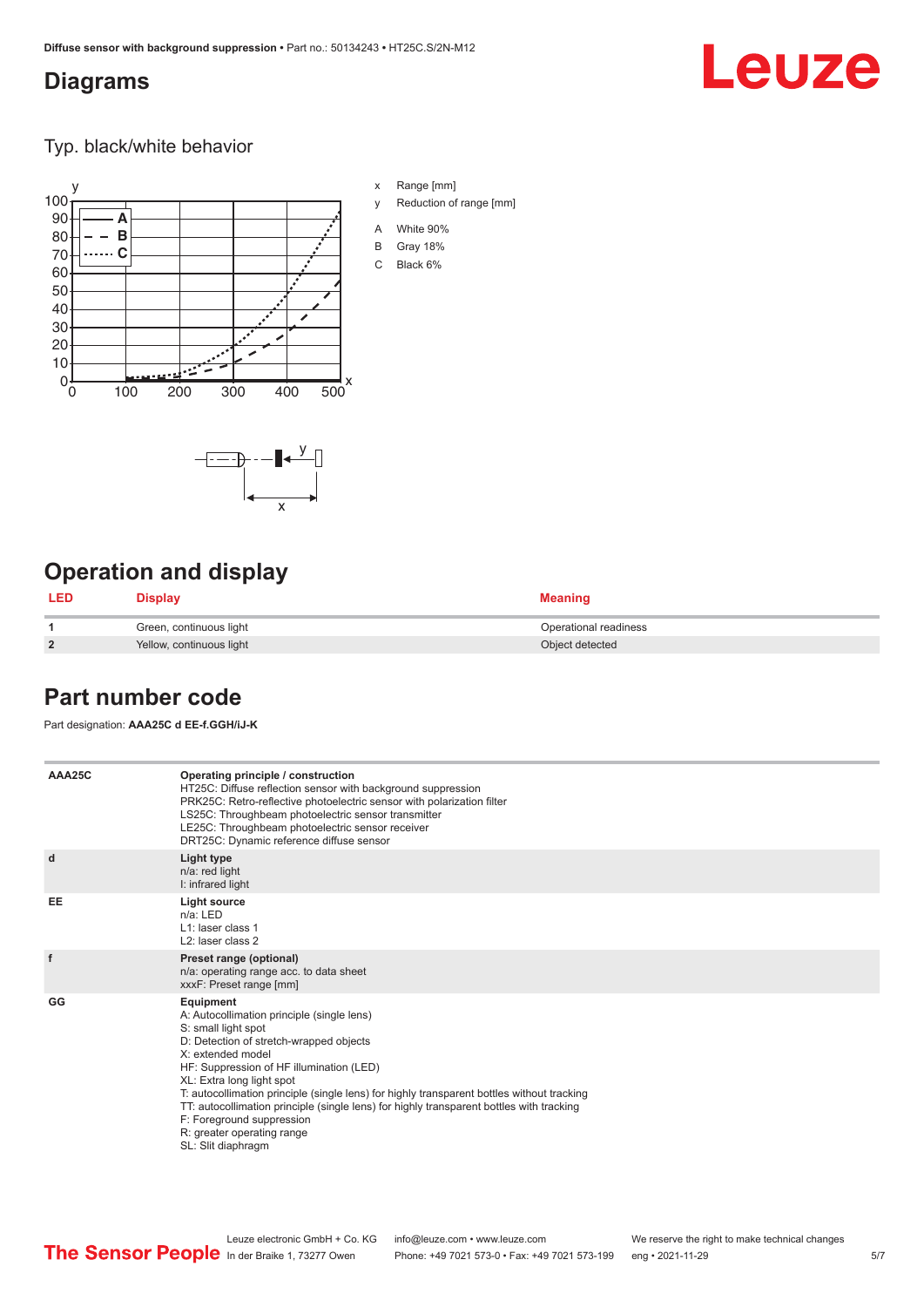### <span id="page-5-0"></span>**Part number code**

## Leuze

| H | Operating range adjustment<br>1: 270° potentiometer<br>2: multiturn potentiometer<br>3: teach-in via button<br>R: greater operating range                                                                                                                                                                                                                                                                                                                                                                                                              |  |  |  |  |  |
|---|--------------------------------------------------------------------------------------------------------------------------------------------------------------------------------------------------------------------------------------------------------------------------------------------------------------------------------------------------------------------------------------------------------------------------------------------------------------------------------------------------------------------------------------------------------|--|--|--|--|--|
|   | Switching output/function OUT 1/IN: Pin 4 or black conductor<br>2: NPN transistor output, light switching<br>N: NPN transistor output, dark switching<br>4: PNP transistor output, light switching<br>P: PNP transistor output, dark switching<br>X: pin not used<br>8: activation input (activation with high signal)<br>L: IO-Link interface (SIO mode: PNP light switching, NPN dark switching)<br>6: push-pull switching output, PNP light switching, NPN dark switching<br>G: Push-pull switching output, PNP dark switching, NPN light switching |  |  |  |  |  |
| J | Switching output / function OUT 2/IN: pin 2 or white conductor<br>2: NPN transistor output, light switching<br>N: NPN transistor output, dark switching<br>4: PNP transistor output, light switching<br>P: PNP transistor output, dark switching<br>W: warning output<br>X: pin not used<br>6: push-pull switching output, PNP light switching, NPN dark switching<br>T: teach-in via cable<br>G: Push-pull switching output, PNP dark switching, NPN light switching                                                                                  |  |  |  |  |  |
| κ | <b>Electrical connection</b><br>n/a: cable, standard length 2000 mm, 4-wire<br>200-M12: cable, length 200 mm with M12 connector, 4-pin, axial (plug)<br>M8: M8 connector, 4-pin (plug)<br>M12: M12 connector, 4-pin (plug)<br>200-M8: cable, length 200 mm with M8 connector, 4-pin, axial (plug)                                                                                                                                                                                                                                                      |  |  |  |  |  |
|   | <b>Note</b>                                                                                                                                                                                                                                                                                                                                                                                                                                                                                                                                            |  |  |  |  |  |
|   | $\&$ A list with all available device types can be found on the Leuze website at www.leuze.com.                                                                                                                                                                                                                                                                                                                                                                                                                                                        |  |  |  |  |  |

### **Notes**

| Observe intended use!                                                                                                                                                                                                                  |
|----------------------------------------------------------------------------------------------------------------------------------------------------------------------------------------------------------------------------------------|
| $\%$ This product is not a safety sensor and is not intended as personnel protection.<br>$\&$ The product may only be put into operation by competent persons.<br>$\Diamond$ Only use the product in accordance with its intended use. |

## **Further information**

- Light source: Average life expectancy 100,000 h at an ambient temperature of 25 °C
- Sum of the output currents for both outputs 100 mA